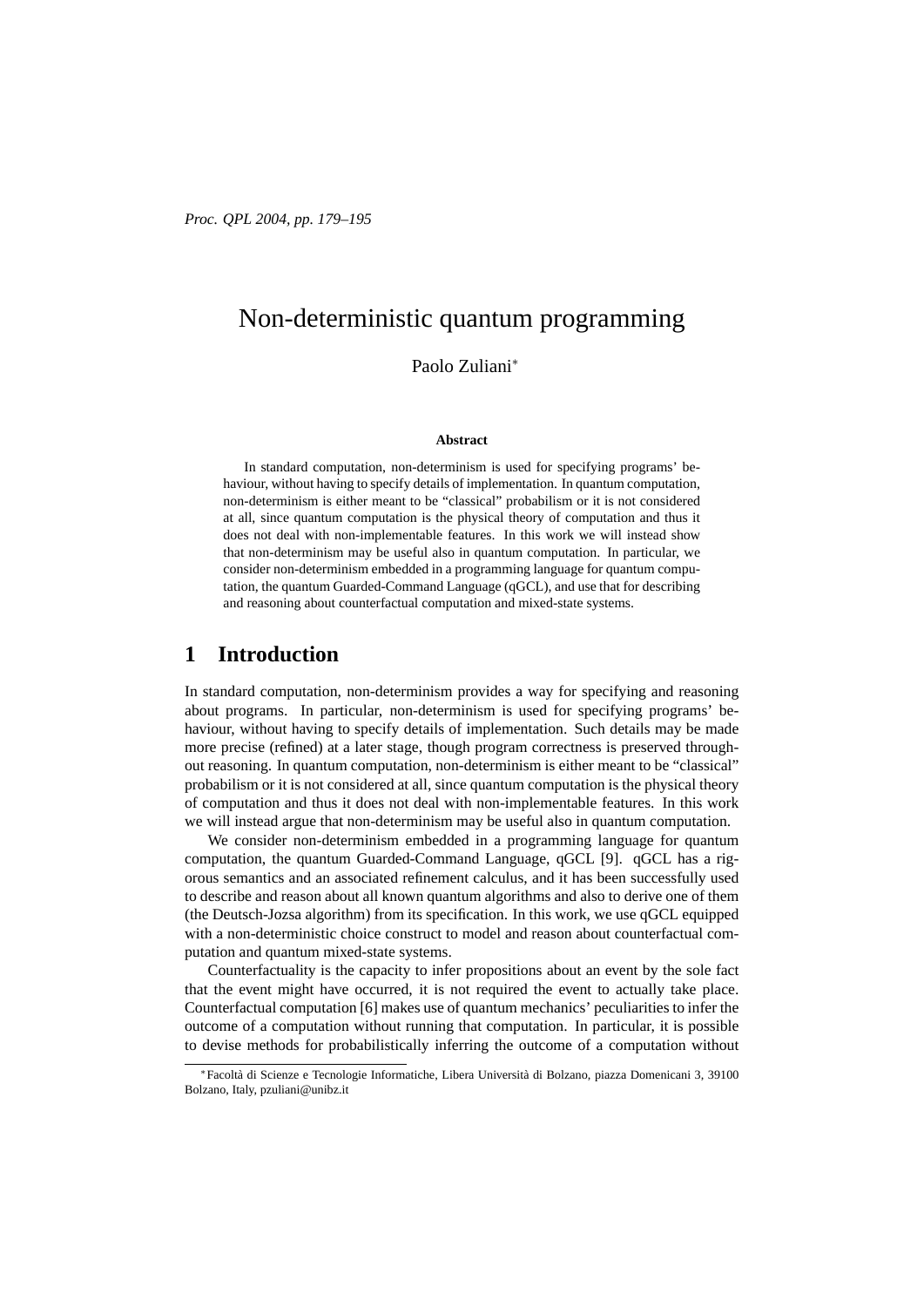actually running the computation: the mere fact that the quantum computer implementing that computation might have run is sufficient. We illustrate an example of counterfactual computation and show that it can be rigorously formalised and reasoned about by means of qGCL.

Mixed-state systems [3] are a generalisation of standard quantum systems for which the state is best described by a probability distribution over "pure" quantum states. Mixed state systems find application in the description of "real" quantum systems where, due to unavoidable causes (*e.g.* imperfections in our apparatuses or interactions with the environment), the exact state of the system cannot be specified. We show that qGCL can model such systems by proving that the treatment of mixed states in qGCL is consistent with the corresponding quantum formalism, the density matrix formalism.

The qGCL treatment of counterfactual computation and mixed-state systems thus provide an example of use of programming languages for describing and analysing quantum computation in the broadest sense.

### **2 Quantum programming**

We give here a short presentation of the features of qGCL (a full introduction can be found in [9]). We assume some familiarity with the basics of quantum computation [8].

#### **2.1 Quantum types**

We define the type  $\mathbb{B} \triangleq \{0, 1\}$ , which we will treat as booleans or bits, depending on convenience. A classical register of size  $n:\mathbb{N}$  is a vector of n booleans. The type of all registers of size n is then defined to be the set of boolean-valued functions on  $\{0, 1, \ldots, n-$ 1}:

$$
\mathbb{B}^n \stackrel{\sim}{=} \{0, 1, \ldots, n-1\} \longrightarrow \mathbb{B}.
$$

The quantum analogue of  $\mathbb{B}^n$  is given by transform q and it is the set of complex-valued functions on  $\mathbb{B}^n$  whose squared modulus sum to 1:

$$
q(\mathbb{B}^n) \stackrel{\sim}{=} \{ \chi: \mathbb{B}^n \longrightarrow \mathbb{C} \quad | \sum_{x: \mathbb{B}^n} |\chi(x)|^2 = 1 \} \, .
$$

An element of  $q(\mathbb{B})$  is called a *qubit* and that of  $q(\mathbb{B}^n)$  a *qureg*. Classical state is embedded in its quantum analogue by the Dirac delta function:

$$
\delta: \mathbb{B}^n \longrightarrow q(\mathbb{B}^n)
$$
  

$$
\delta_x(y) \stackrel{\sim}{=} (y = x).
$$

The range of  $\delta$ ,  $\{\delta_x \mid x : \mathbb{B}^n\}$ , forms a *basis* (called the *standard basis*) for quantum states, that is:

$$
\forall \chi : q(\mathbb{B}^n) \bullet \chi = \sum_{x : \mathbb{B}^n} \chi(x) \delta_x.
$$

The Hilbert space  $\mathbb{B}^n \longrightarrow \mathbb{C}$  (with the structure making it isomorphic to  $\mathbb{C}^{2^n}$ ) is called the *enveloping space* of  $q(\mathbb{B}^n)$ . The usual scalar product becomes the application  $\langle \cdot, \cdot \rangle$ :  $q(\mathbb{B}^n) \times q(\mathbb{B}^n) \to \mathbb{C}$  defined by: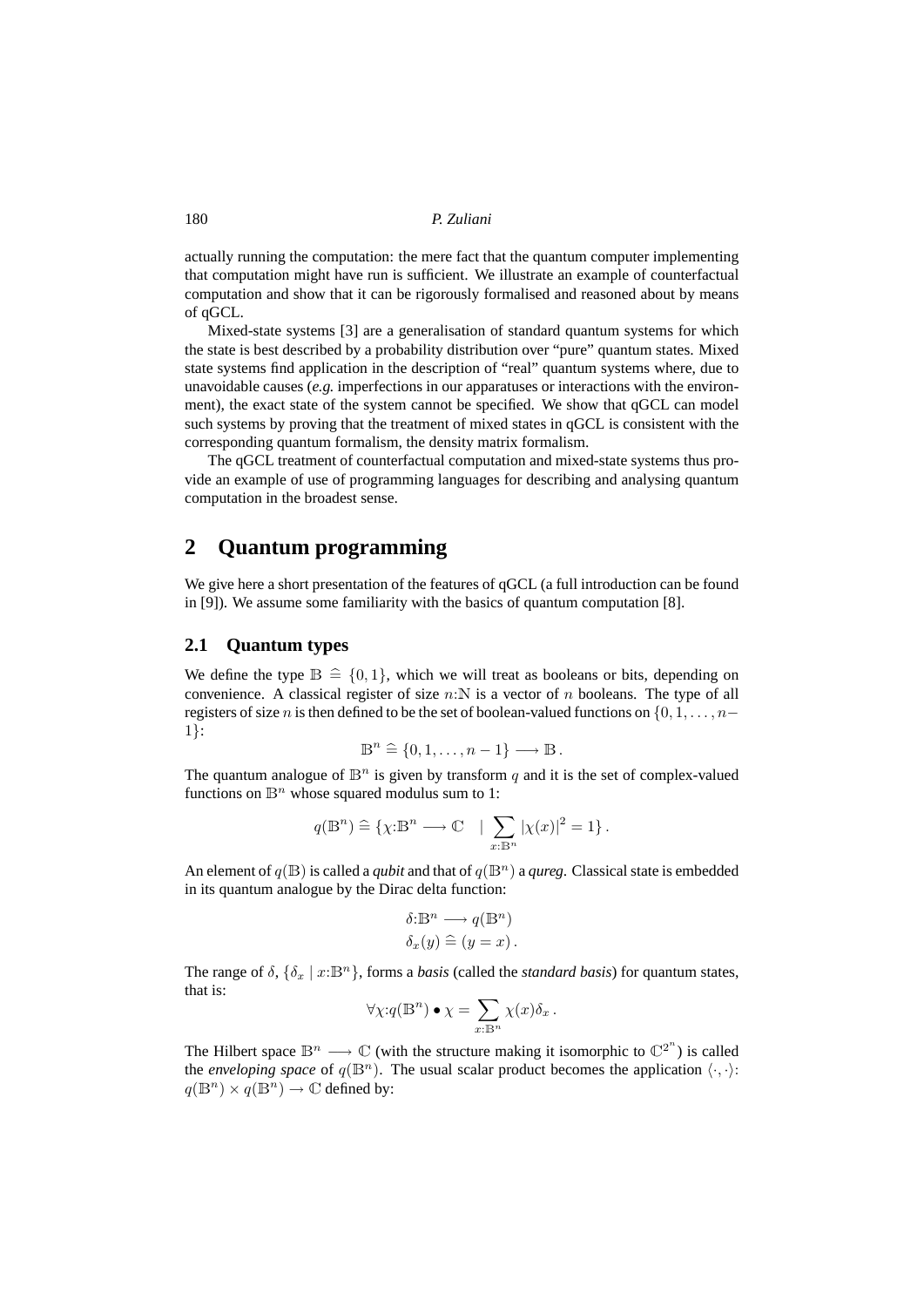*Non-deterministic quantum programming* 181

$$
\langle \psi, \phi \rangle \triangleq \sum_{x : \mathbb{B}^n} \psi(x)^* \phi(x)
$$

where  $z^*$  is the complex conjugate of  $z:\mathbb{C}$ . The *length* of  $\psi$  is defined  $\|\psi\| \triangleq \langle \psi, \psi \rangle^{\frac{1}{2}}$ .

#### **2.2 Quantum language qGCL**

qGCL is an extension of the *probabilistic* Guarded-Command Language, pGCL [7], which in turn extends Dijkstra's Guarded-Command Language GCL [1] with probabilism. A Guarded-Command Language program is a sequence of assignments and **skip** manipulated by the standard constructors of sequential composition, conditional selection, repetition and nondeterministic choice [1]. Assignments is in the form  $x := e$ , where x is a vector of program variables and  $e$  a vector of expressions whose evaluations always terminate with a single value. pGCL denotes the Guarded-Command Language extended with the binary constructor  $p \oplus$  for  $p:[0, 1]$ , in order to deal with probabilism. Other pGCL basic statements and constructors which will be used in this paper are:

- **var rav**, variable declaration and local block;
- sequential composition,  $R \text{ }^{\circ} S$ ;
- iteration, while cond do S od;
- conditional,  $R \triangleleft cond \triangleright S$ , executes R if cond is true and S otherwise;
- probabilistic choice,  $R_p \oplus S$ , which executes R with probability p and S with probability  $1 - p$ ;
- non-deterministic choice,  $R \square S$ , that executes either R or S, the choice of which is unknown at the current level of abstraction (it is also known as "demonic" choice);
- procedure declaration, proc  $P(param) \hat{=} body$ , where body is a pGCL statement and *param* is the parameter list, which may be empty. Parameters can be declared as **value**, **result** or **value result**: a **value** parameter is read-only, a **result** parameter is write-only and a **value result** parameter can be read and written. Procedure P is invoked by simply writing its name and filling the parameter list according to P's declaration.

For the probabilistic combinator  $p \oplus w$  allow p to be an expression whose evaluation returns a real in [0, 1]. Probabilistic choice may be written using a prefix notation, in case the branches are more than two. Let  $[(P_i, r_j) \bullet 0 \leq j \leq m]$  be a finite indexed family of (program, number) pairs with  $\sum_{0 \le j \le m} r_j = 1$ , then the probabilistic choice in which  $P_j$ is chosen with probability  $r_j$  is written in prefix form

$$
\bigoplus [P_j \otimes r_j \bullet 0 \leqslant j < m]
$$

(whose advantage is to avoid the normalising factors required by nested infix form).

Semantics for pGCL can be given either relationally [4] or in terms of expectation transformers [7]. Expectation-transformer semantics is a probabilistic extension of the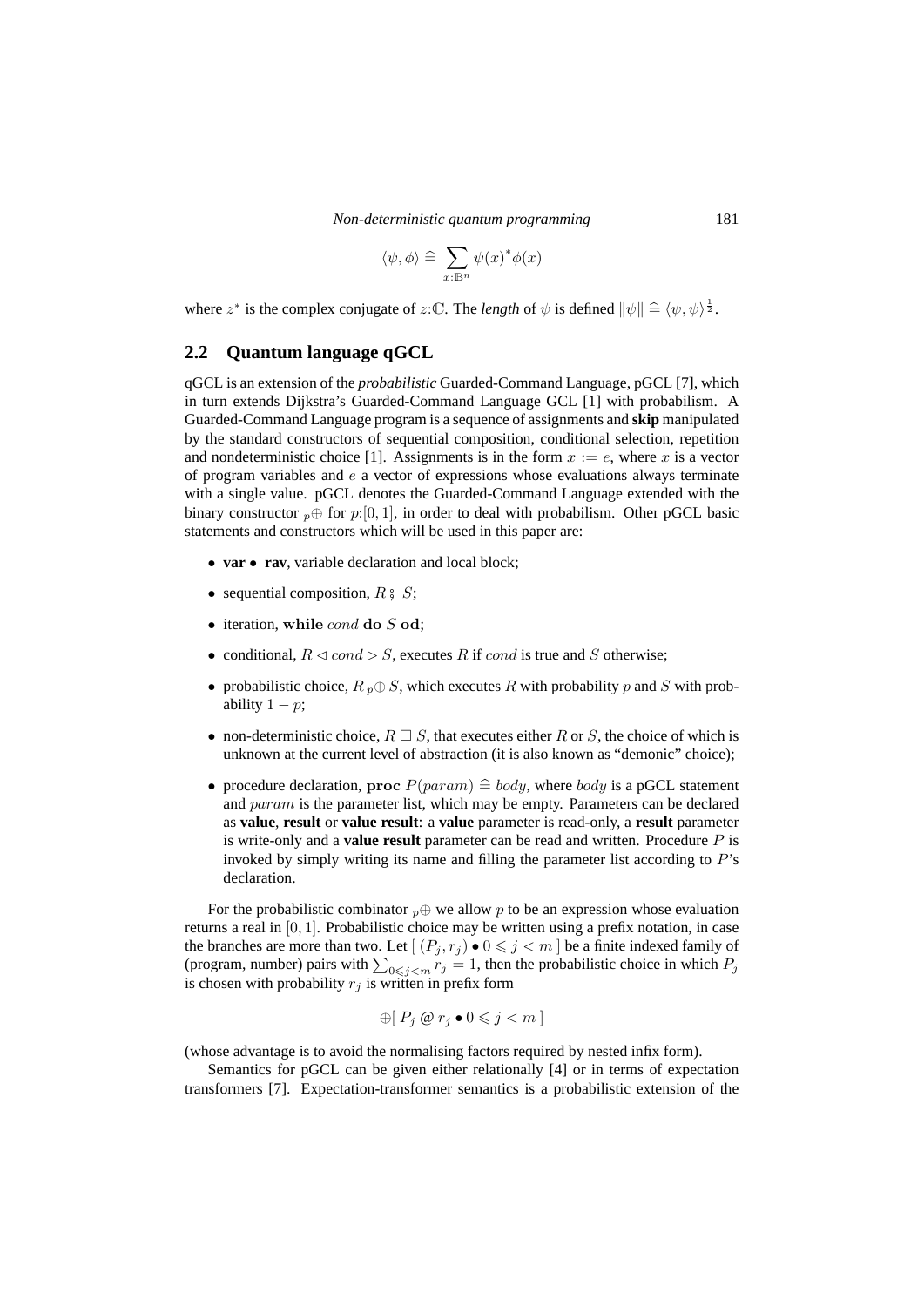predicate-transformer one. In predicate-transformer semantics a transformer maps postconditions to their weakest pre-conditions. Analogously, an expectation transformer represents a computation by mapping post-expectations to their greatest pre-expectations. We shall retain the  $wp$  prefix notation of predicate-transformer calculus for convenience and we denote the greatest pre-expectation of post-expectation q on program  $P$  by  $wp.P.q.$  For a standard predicate p we denote by  $[p]$  its embedding into expectation transformers: the greatest pre-expectation  $wp.P.[p]$  is then the *minimum guaranteed probability* that  $p$  holds after the execution of P.

pGCL enjoys a refinement calculus, which derives from the semantics above; when we say that program Q refines program P, written  $P \sqsubseteq Q$ , we mean:

$$
P \sqsubseteq Q \cong \forall q: Q \bullet wp.P.q \Rrightarrow wp.Q.q.
$$

Intuitively,  $P \sqsubseteq Q$  means that Q is at least at deterministic as P. When  $P \sqsupseteq Q$  and  $P \sqsubseteq Q$  then P and Q are equal programs and we write  $P = Q$ .

In pGCL (demonic) non-determinism is expressed semantically as the combination of all possible probabilistic resolutions:

$$
wp.(P \sqcup Q) = \sqcap \{wp.(P_r \oplus Q) \bullet r:[0,1]\}.
$$

Thus a non-deterministic choice between two programs is refined by any probabilistic choice between them:

$$
\forall r:[0,1]\bullet P \ \Box \ Q \sqsubseteq P \ _{r}\oplus Q.
$$

#### **2.2.1 Quantum programs**

A *quantum program* is a pGCL program invoking quantum procedures and the resulting language is called qGCL. Quantum procedures can be of three kinds: *Initialisation* (or state preparation) followed by *Evolution* and finally by *Finalisation* (or observation).

*Initialisation* is a procedure which simply assigns to its qureg state the uniform squareconvex combination of all standard states

$$
\forall \chi: q(\mathbb{B}^n) \bullet \mathbf{In}(\chi) \cong \left(\chi := \frac{1}{\sqrt{2^n}} \sum_{x : \mathbb{B}^n} \delta_x\right).
$$

*Evolution* models the evolution of quantum systems and consists of iteration of unitary transformations on quantum state. A unitary operator  $U$  is invertible and preserves scalar products or, equivalently:

$$
\forall \chi, \psi: q(\mathbb{B}^n) \bullet \langle U(\chi), U(\psi) \rangle = \langle \chi, \psi \rangle.
$$

In qGCL evolution is modelled via assignment: for example,  $\chi := U(\chi)$  models the evolution of qureg  $\chi$  by means of unitary transform U.

The content of a qureg can be read (measured) through quantum procedure *Finalisation* and suitable *observables*. Let O be an observable defined by the family of pairwise orthogonal subspaces  $\{S_j \mid 0 \leq j < m\}$ . In our notation we write  $\text{Fin}[\mathcal{O}](i,\chi)$  for the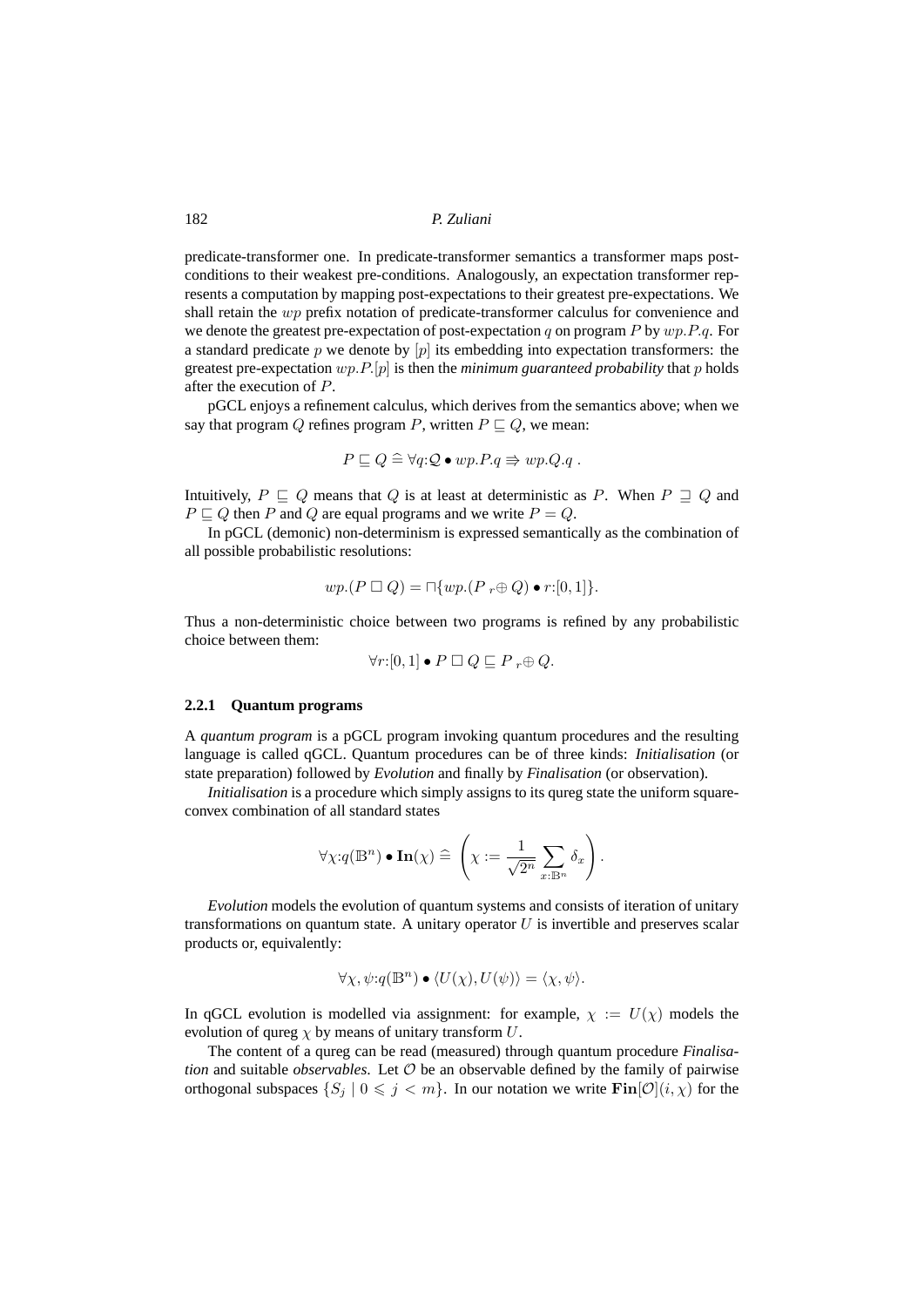measurement of O on a quantum system described by state  $\chi:q(\mathbb{B}^n)$ . After the measurement, variable *i* stores the index of the subspace to which the state is reduced and  $\chi$  stores that state. Finalisation is entirely defined using the probabilistic combinator of pGCL:

$$
\mathbf{Fin}[\mathcal{O}](i,\chi) \,\,\widehat{=}\,\,\oplus\,\left[\,\left(i,\chi:=j,\frac{P_{S_j}(\chi)}{\|P_{S_j}(\chi)\|}\right)\,\,\mathsf{Q}\,\,\langle\chi,P_{S_j}(\chi)\rangle\,\,\big|\,0\leqslant j < m\,\right]\,.
$$

where  $P_{S_j}$  is the projector onto subspace  $S_j$ . In the case of the one-dimensional space  $\mathbb{C}\psi \cong {\alpha\psi \bullet \alpha:\mathbb{C}}$  spanned by  $\psi:q(\mathbb{B}^n)$  the projector is defined by:

$$
\forall \chi \,:\, q(\mathbb{B}^n) \bullet P_{\psi}(\chi) \stackrel{\sim}{=} \langle \psi, \chi \rangle \psi \;.
$$

We also note that if  $||P_{S_j}(\chi)|| = 0$  then  $\langle \chi, P_{S_j}(\chi) \rangle = 0$  and therefore by laws P-1 and P-2 (see Appendix) the definition holds in that case, too.

The definition of **Fin** remains also valid when an observable  $\mathcal{O}$  is defined by a selfadjoint operator O. In that case the projector for the j-th eigenspace of O is written  $P_{\mathcal{O}}^j$ .

### **3 Counterfactuality**

Counterfactuality is the fact that the sole possibility for an event to occur allows one to gain some information about that event, even though it did not actually occur. Counterfactual computation [5, 6] uses peculiar features of quantum mechanics to infer counterfactual statements about the result of a computation. In particular, it is possible to devise methods for probabilistically inferring the outcome of a computation without actually running the computation: the mere fact that the quantum computer implementing that computation might have run is sufficient.

One of the first examples of counterfactuality was given by Elitzur and Vaidman [2] with the so-called *interaction-free* measurements. That technique allows determining the presence of an object by means of a test particle, possibly with no "interaction" occurring between the object and the test particle. A potential application of this technique is the acquisition of the image of an object without any light or other radiation interacting with the object (see [10] for example).

If one replaces the object with a quantum computer implementing some computation  $C$ and the test particle with the computer's "switch", it is then possible to know the outcome of computation  $C$  without the computer ever being turned on. This application of quantum mechanics is known as counterfactual computation and it was firstly introduced by Jozsa [5] and then further formalised by Mitchison and Jozsa [6].

### **4 Counterfactual computation**

### **4.1 Introduction**

We begin by recalling the terminology and concepts introduced by Mitchison and Jozsa [6]. Suppose we are given a decision problem (*i.e.* a problem with a binary solution, "yes" or "no") and a quantum computer  $QC$  with an "on-off" switch programmed to solve that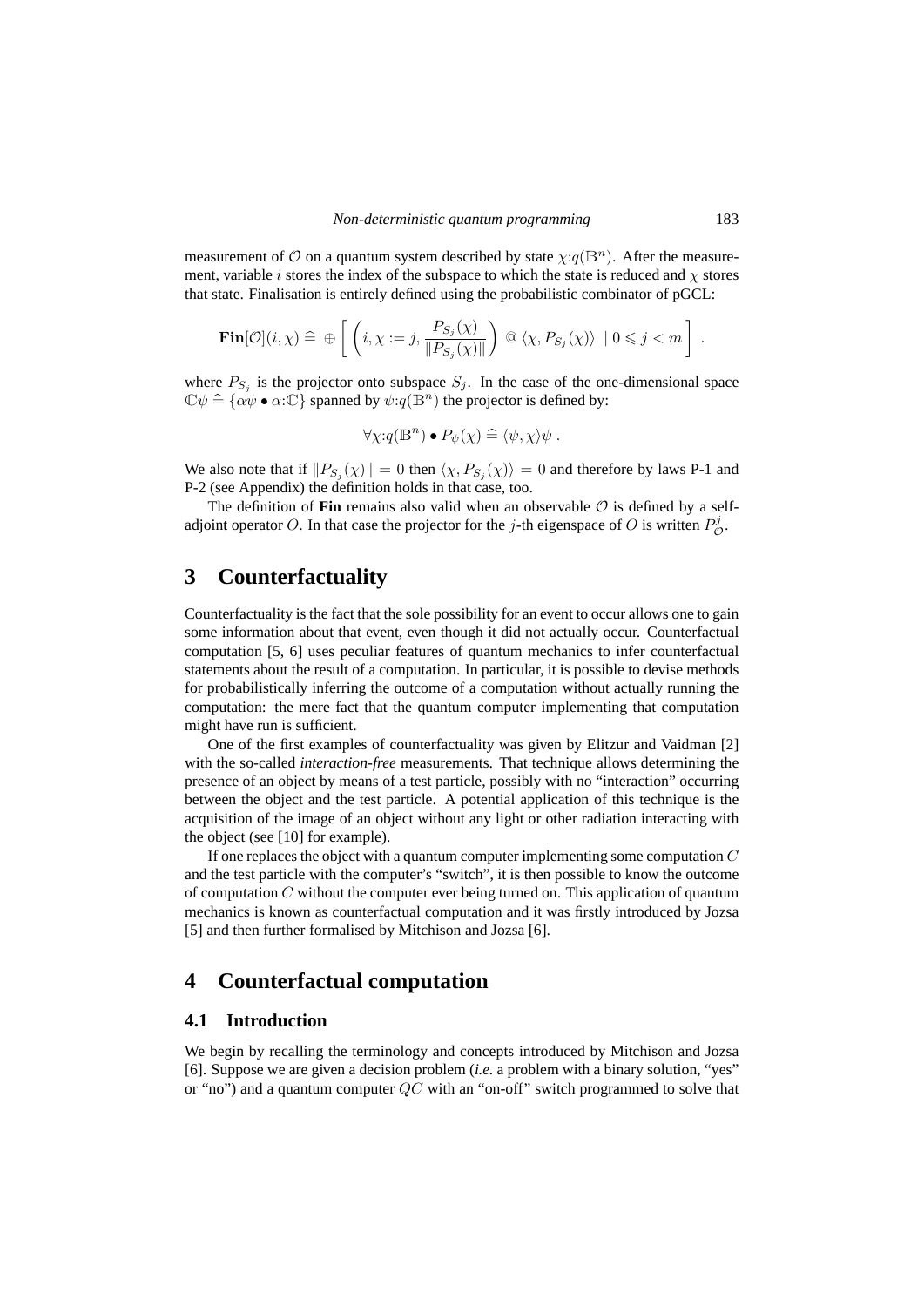problem when the switch is set to "on". Therefore we need a qubit to represent the switch and another qubit for the result of the computation. The computer might need an extra qureg to use during its functioning, thus we need in total two qubits and a qureg, whose size depends on the problem being solved.

When the switch is set to "on" the computer carries out one of the two unitary operations  $QC_0$  or  $QC_1$ , depending on the answer of the problem; we suppose the computation takes at most T time units. By mapping "off" to 0 and "on" to 1 we see that  $QC_0$  is just the identity transform over the switch and output qubits, while  $QC_1$  is Feynman's CNOT transformation on the same two qubits. We recall the definition of CNOT on standard bits:

$$
\forall c, x : \mathbb{B} \bullet CNOT(c, x) \widehat{=} (c, \neg xc + \neg cx).
$$

That definition is easily lifted to qubits via  $\delta$ .

The goal is to start with the switch "off" and, after at least a time  $T$ , to determine which operation  $QC_0$  or  $QC_1$  has been performed, without setting the switch to "on". We assume we are unable to access the extra qureg.

In qGCL the computer  $QC$  can be modelled as:

 $QC \cong CNOT \square$  skip

thus naturally representing our ignorance about the inner working of the computer and the result of the decision problem. However, another equivalent modellisation of  $QC$  will be more useful for us. By semantics arguments it is possible to show that:

$$
QC = \left(\begin{array}{c} \textbf{var} \ t:\mathbb{B} \bullet \\ CNOT \lhd t \rhd \textbf{skip} \end{array}\right)
$$

That is, non-deterministic choice can be seen as a conditional over an uninitialised boolean variable.

We now code in qGCL the definition of *protocol* given by Mitchison and Jozsa [6]. For a datatype T we denote by  $seq(T)$  the datatype of the sequences of elements of type T. The empty sequence is denoted by  $\langle \cdot \rangle$ ; concatenation is denoted by  $+$ .

**Definition 4.1.** A **protocol** G is a terminating procedure with the following signature:

 $\mathbf{proc} \ G\ (\mathbf{value} \ t{:} \mathbb{B}, \ \mathbf{result} \ o{:}seq(\mathbb{B}^n), \ \mathbf{result} \ s{:}seq(\mathbb{B})) \mathbin{\hat =} body$ 

where:

- body, according to Mitchison and Jozsa [6], is "*a sequence of steps where each step is one of the following:*
	- *(a) A unitary operation (not involving the computer) on a finite number of specified qubits.*
	- *(b) A measurement on a finite number of specified qubits.*
	- *(c) An 'insertion of the computer'* (either  $QC_0$  or  $QC_1$ )*, where the state of two selected qubits is swapped into the switch and output registers of the computer, a time* T *is allowed to elapse and finally the states are swapped back out into the two selected qubits".*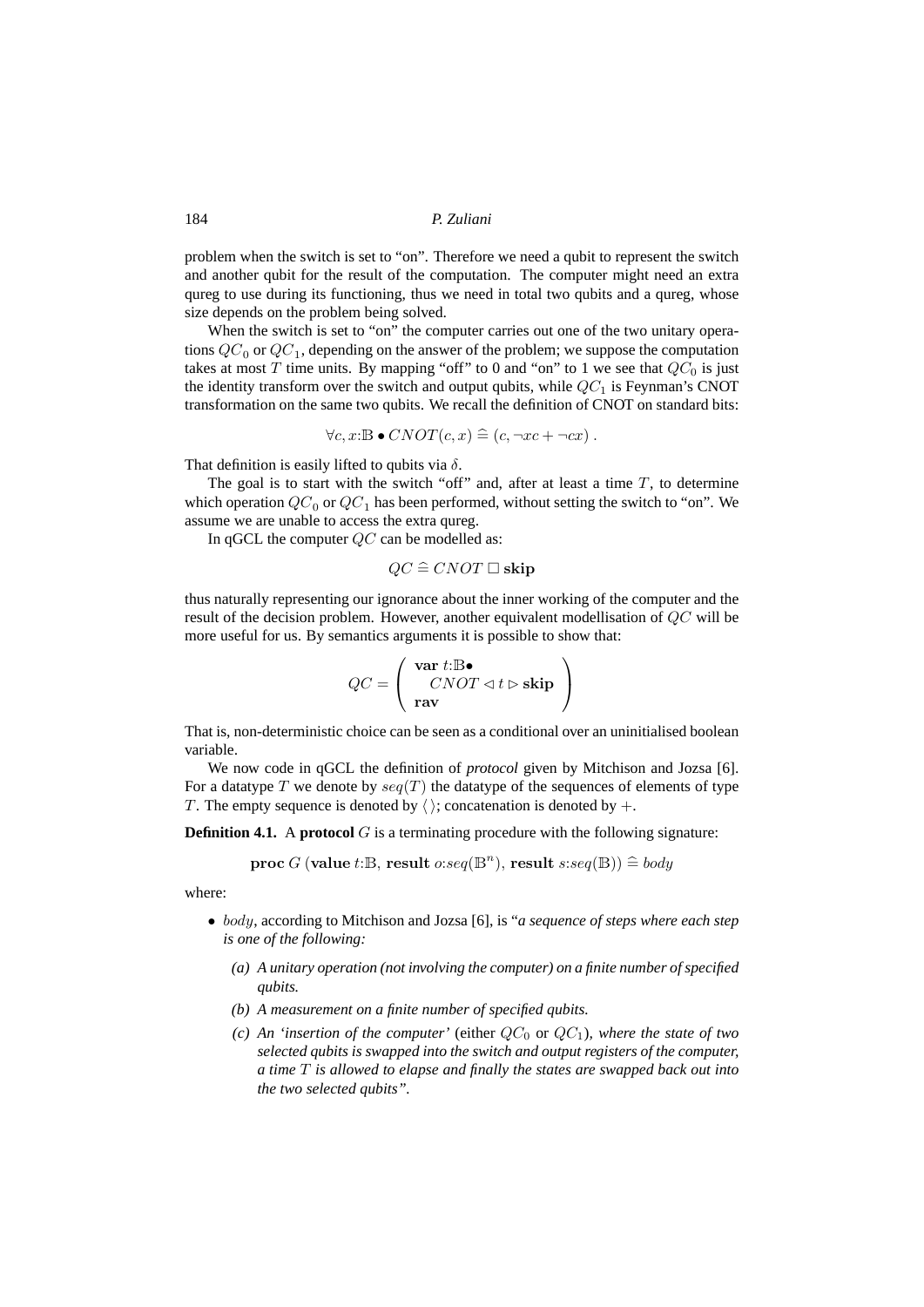- t specifies the computation to be performed by the quantum computer QC (*i.e.* either  $QC_0$  or  $QC_1$ ).
- $\sigma$  returns the list of outcomes of the measurements of steps of type (b).
- s returns the list of "switch observation" outcomes resulting from the measurement of the switch qubit after each insertion of the computer (steps of type (c)).

The two lists o and s collectively denote a *history* [6]. We are now ready to formalise the definition of counterfactual computation in our approach.

**Definition 4.2.** A sequence of measurement outcomes  $m:seq(\mathbb{B}^n)$  is a *counterfactual outcome* of type  $t$ :  $\overline{B}$  if there exists a protocol  $G$  satisfying the following two conditions:

\n- 1) 
$$
\forall c: seq(\mathbb{B}) \bullet wp.G(1-t, o, s).
$$
  $[o = m \land s = c] \equiv 0$
\n- 2)  $\forall c: seq(\mathbb{B}) \bullet c \neq 0^*$  iff  $wp.G(t, o, s).$   $[o = m \land s = c] \equiv 0$
\n

where  $0^*$  denotes an all-zero sequence.

Condition 1 states that when  $QC_{1-t}$  is used in the protocol, m is seen with probability zero, *i.e.* it never occurs. Condition 2 states that if  $QC<sub>t</sub>$  is used then for any switch sequence but an all-off one,  $m$  is never seen. The only way to have  $m$  as outcome sequence is when  $QC_t$  is used and the switch sequence contains only "off"s. Therefore we may say that we can infer the result  $(t)$  of the computation for "free", since the switch of the quantum computer was always found at "off".

#### **4.2 Example**

We code here in qGCL the following example developed by Jozsa [5]. We first explain it in an informal way, in order to put the idea forward.

It starts with the switch and output registers set to state  $\delta_{00}$ . They are then "rotated" to state  $(\cos \theta \cdot \delta_{00} + \sin \theta \cdot \delta_{10})$ , where  $\theta \triangleq \frac{\pi}{2N}$  for some positive integer N. The quantum<br>computer is then inserted, thereby giving the state  $(\cos \theta \cdot \delta_{11})$  in  $\theta \cdot \delta_{12}$ , depending on computer is then inserted, thereby giving the state  $(\cos \theta \cdot \delta_{00} + \sin \theta \cdot \delta_{1t})$ , depending on which  $QC_t$  is used. We now measure the output register (right-hand qubit) and we have to distinguish two cases:  $t = 0$  and  $t = 1$ . If  $t = 0$  then the measurement does not affect the state and we repeat the preceding steps, from the rotation of the qubits on. If  $t = 1$  the measurement reduces the state to  $\delta_{00}$  with probability  $\cos^2 \theta$  and to  $\delta_{11}$  with probability  $\sin^2 \theta$ . In the former case the protocol repeats the preceding steps; in the latter case we learn that the result of the computation is 1 and the computer has run, thereby halting the protocol.

After N iterations, if  $t = 0$  the state will have been "rotated" to  $\delta_{10}$  with probability 1. If  $t = 1$ , the state will be  $\delta_{00}$  with probability  $\cos^{2N} \theta$ . In this case we learn that the answer to the decision problem is 1 without running the computer, since the switch has always been seen at "off"! The probability  $\cos^{2N} \theta$  approaches 1 as N grows. To summarise:

• if the answer to the problem is 0 we learn that for certainty, but the computer has run;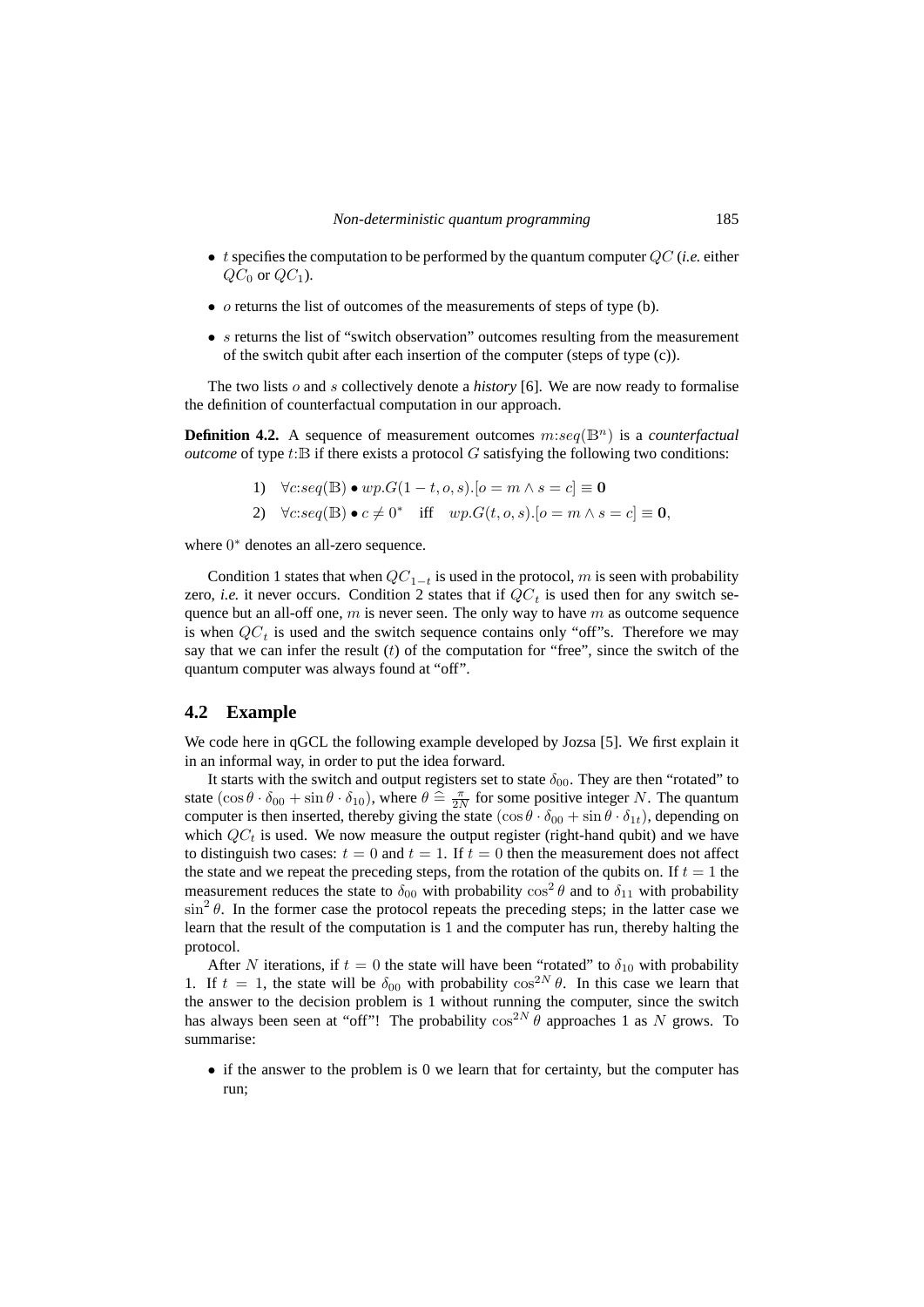• if the answer is 1 then with high probability we learn that for "free", *i.e.* without running the computer.

In qGCL the protocol is formalised by procedure  $S$ :

$$
\begin{aligned}\n\textbf{proc } S \text{ (value } t: \mathbb{B}, \text{ result } o: seq(\mathbb{B}), \text{ result } s: \mathbb{B}) &\stackrel{\triangle}{=} \\
\textbf{var } \chi: q(\mathbb{B}^2), r: \mathbb{B}, i: \{0, \ldots, N\} &\bullet \\
r, i, o := 0, 0, \langle \rangle \}, \\
\chi := \delta_{00} \circ \\
\textbf{while } (i < N \land \neg r) \textbf{ do} \\
\chi := (H_\theta \otimes 1)(\chi) \circ \\
QC(t, \chi) \circ \\
\textbf{Fin}[\mathcal{O}](r, \chi) \circ \\
(\textbf{skip}) \lhd r \rhd (i, o := i + 1, o + r) \\
\textbf{od} \\
\textbf{Fin}[S](s, \chi) \circ \\
o := o + s \\
\textbf{rav}\n\end{aligned}
$$

where:

 $\chi$  is the qureg of size 2 representing the switch qubit and the output qubit;

 $N$  is a positive integer;

 $H_{\theta}$  is the (unitary) "rotation" transformation defined as ( $\theta = \frac{\pi}{2N}$ ):

$$
H_{\theta}:q(\mathbb{B}) \to q(\mathbb{B})
$$
  
\n
$$
H_{\theta}(\chi)(x) \hat{=} (1-x)(\chi(0)\cos\theta - \chi(1)\sin\theta) + x(\chi(0)\sin\theta + \chi(1)\cos\theta)
$$

1 is the identity transform of appropriate size;

QC is the quantum computer (see Section 4.1):

$$
QC(t, \chi) \stackrel{\sim}{=} (\chi := CNOT(\chi) \lhd t \rhd \mathbf{skip});
$$

observable  $O$  measures the output qubit ( $\oplus$  denotes direct sum of subspaces):

$$
\mathcal{O}\cong [(\mathbb{C}\delta_0\oplus\mathbb{C}\delta_1)\otimes\mathbb{C}\delta_0, (\mathbb{C}\delta_0\oplus\mathbb{C}\delta_1)\otimes\mathbb{C}\delta_1].
$$

observable  $S$  measures the switch qubit:

$$
\mathcal{S} \widehat{=} [\mathbb{C}\delta_0 \otimes (\mathbb{C}\delta_0 \oplus \mathbb{C}\delta_1), \mathbb{C}\delta_1 \otimes (\mathbb{C}\delta_0 \oplus \mathbb{C}\delta_1)];
$$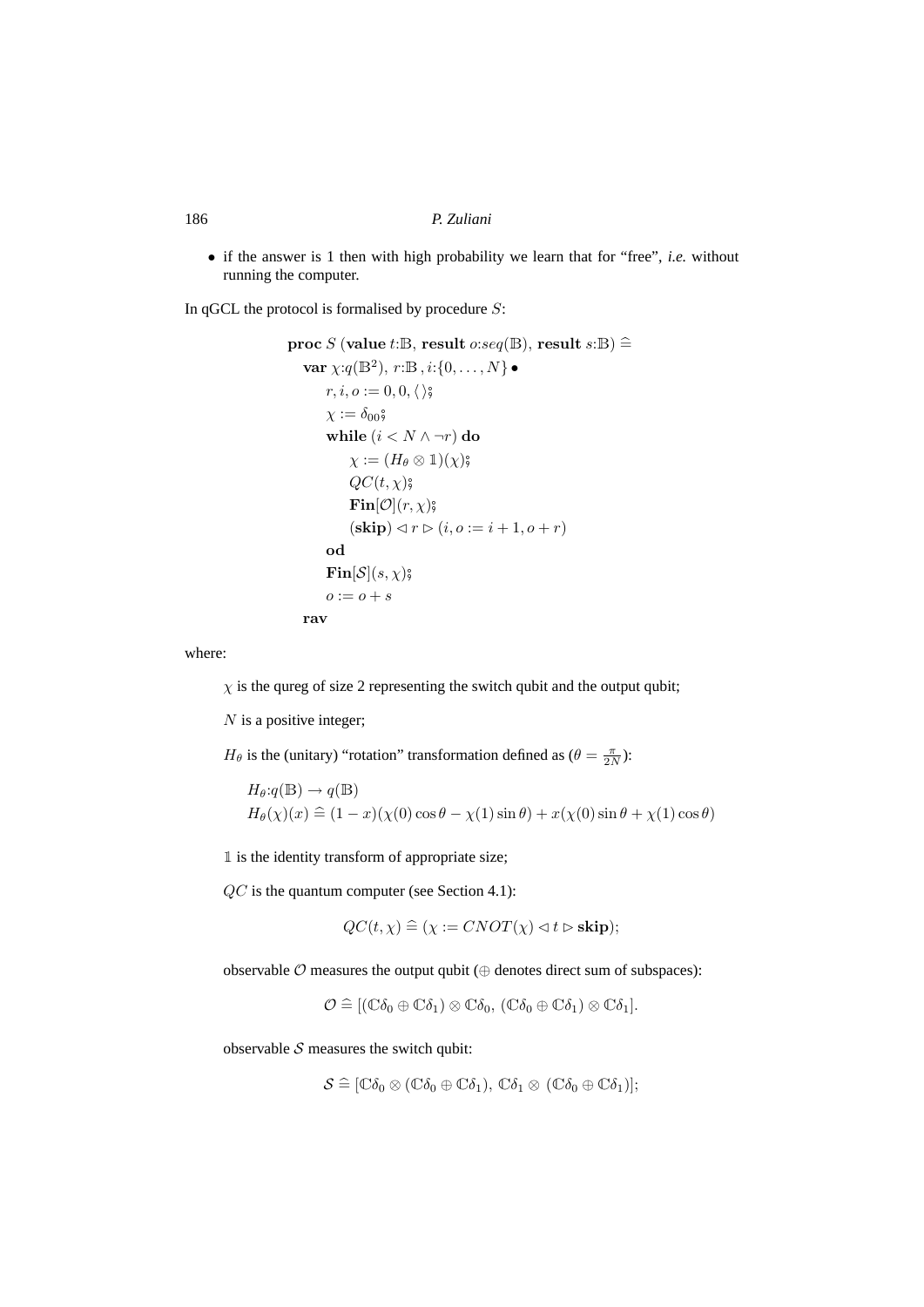We have omitted the extra qureg for the quantum computer, as it is not useful to our aims; we recall that  $\delta_{00}$  is just shorthand for  $\delta_0 \otimes \delta_0$ .

The sequence  $m \nightharpoonup 0^{N+1}$ , *i.e.* the  $(N+1)$ -long sequence of zeroes, is a counterfactual<br>position of type 1. In particular magnitude the conditions: computation of type 1. In particular  $m$  satisfies the conditions:

1) 
$$
\forall c: B \bullet wp.S(0, o, s). [o = 0^{N+1} \land s = c] \equiv 0
$$
  
2)  $c = 1$  iff  $wp.S(1, o, s). [o = 0^{N+1} \land s = c] \equiv 0$ .

Condition 1 expresses the fact that  $0^{N+1}$  is never seen if  $t = 0$ . Condition 2 states that  $0^{N+1}$  is seen if and only if the switch is at off.

Furthermore we have that :

3) 
$$
wp.S(1, o, s)
$$
.  $[o = 0^{N+1} \wedge s = 0] \equiv \cos^{2N} \theta$ ,

and in this case the computer has not run  $(s = 0)$ , yet we know that the answer to our problem is 1. Therefore we have a probability  $\cos^{2N} \theta$  of learning the result for "free", *i.e.* without running the computer. By increasing  $N$  we can make this probability as close to 1 as we wish.

Complete proof for the three claims above can be found in [11].

#### **4.3 Probabilistic extension**

In this section we formalise in qGCL the probabilistic extension of counterfactual computation proposed by Mitchison and Jozsa [6]. In particular, they considered the case in which we allow a relaxation of conditions 1 and 2 of the definition of counterfactual outcome (definition 4.2). We thus have the following definition.

**Definition 4.3.** A sequence of measurement outcomes  $m:seq(\mathbb{B}^n)$  is an *approximate counterfactual outcome* of type  $t:\mathbb{B}$  if there exists a protocol G satisfying the following two conditions:

1') 
$$
\forall c: seq(\mathbb{B}) \bullet wp.G(1-t, o, s).[o = m \land s = c] < \epsilon
$$
  
2') 
$$
\sum_{c: seq(\mathbb{B}), c \neq 0^*} wp.G(t, o, s).[o = m \land s = c] < \epsilon
$$

where  $0^*$  denotes any all-zero ("all-off") sequence and  $\epsilon$  is a small real in the  $(0, 1]$  interval.

Condition  $2'$  means that  $m$  has little probability to be seen when the computer has run (because  $c \neq 0^*$ ). Similarly, condition 1' means that m has little probability to be seen when the "wrong computer"  $QC_{1-t}$  is used. Together, the two conditions ensure that when we see  $m$  then with high probability the answer to the decision problem is  $t$ , and with high probability the quantum computer  $QC$  has not run.

#### **4.4 Probabilistic protocol**

We now give an example of probabilistic protocol which can infer the answer to the decision problem with certainty, but requires a run of the quantum computer with probability 50%. We first draft the functioning of the protocol in words, then we code it in qGCL, and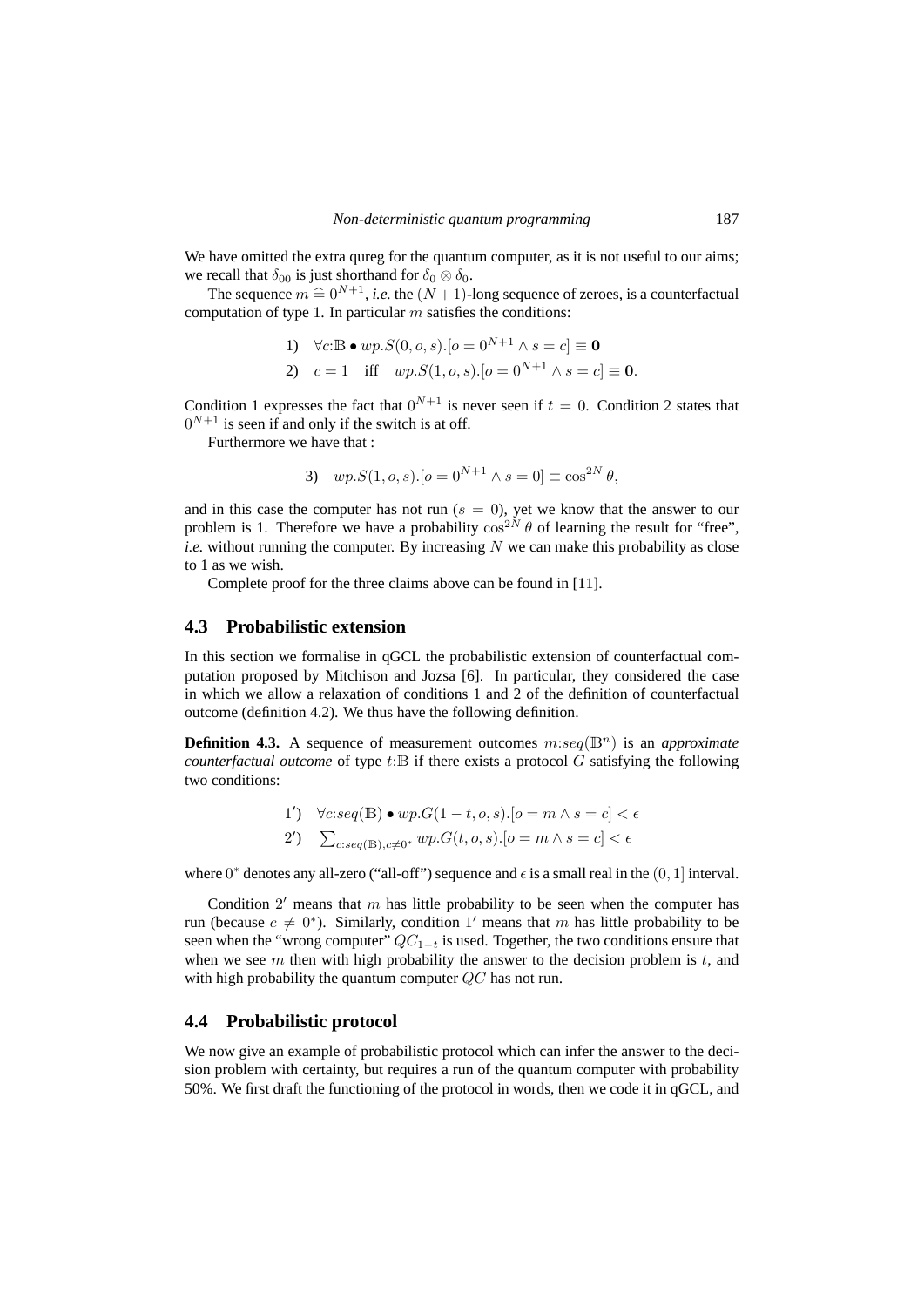we finally prove its correctness. Again, for simplicity we write the state of the switch and of the output qubits as a single qureg.

We start with the switch and output register in the equally-weighted superposition of standard states, that is  $\chi = \frac{1}{2} \sum_{i:\text{B}^2} \delta_i$ . Then we perform phase inversion on state  $\delta_{11}$ , thus giving  $\chi = \frac{1}{2}(\delta_{00} + \delta_{01} + \delta_{10} - \delta_{11})$ . We apply the quantum computer:

$$
\chi = \begin{cases} v_0 \stackrel{\frown}{=} \frac{1}{2} (\delta_{00} + \delta_{01} + \delta_{10} - \delta_{11}) & \text{if } t = 0 \\ v_1 \stackrel{\frown}{=} \frac{1}{2} (\delta_{00} + \delta_{01} + \delta_{11} - \delta_{10}) & \text{if } t = 1 \end{cases}
$$

We now measure  $\chi$  using observable  $\mathcal{V}(\perp$  denotes the orthogonal subspace)

$$
\mathcal{V} \widehat{=} [V_0, V_1, (V_0 \oplus V_1)^{\perp}]
$$
  

$$
V_0 \widehat{=} \mathbb{C}v_0 , \quad V_1 \widehat{=} \mathbb{C}v_1 .
$$

Since  $v_0 \perp v_1$ , we are thus able to learn t with certainty and we dot not perturb state  $\chi$ . A subsequent measurement of the switch qubit reduces  $\chi$  to its "off" subspace (*i.e.* switch set to 0) with probability 50%.

In qGCL the protocol is coded as follows:

$$
\begin{aligned}\n\textbf{proc} \; & K \; (\textbf{value} \; t \text{:B}, \; \text{result} \; o \text{:B}, \; \text{result} \; s \text{:B}) \cong \\
& \quad \textbf{var} \; \chi \text{:}\mathcal{q}(\mathbb{B}^2) \bullet \\
& \quad \textbf{In}(\chi) \text{;} \\
& \quad \chi := T_{\delta_{11}}(\chi) \text{;} \\
& \quad \textbf{QC}(t, \chi) \text{;} \\
& \quad \textbf{Fin}[\mathcal{V}](o, \chi) \text{;} \\
& \quad \textbf{Fin}[\mathcal{S}](s, \chi) \text{;} \\
& \quad \textbf{rav}\n\end{aligned}
$$

where:

for function  $f: \mathbb{B}^n \to \mathbb{B}$  between registers, unitary transformation  $T_f$  between quregs inverts  $\chi$  (pointwise) about 0 if f holds and otherwise leaves it unchanged

$$
T_f:q(\mathbb{B}^n)\to q(\mathbb{B}^n)
$$
  

$$
(T_f\chi)(x) \hat{=} (-1)^{f(x)}\chi(x)
$$

observable  $S \triangleq [S_0, S_1]$  measures the switch qubit:

$$
S_0 \widehat{=} \mathbb{C}\delta_0 \otimes (\mathbb{C}\delta_0 \oplus \mathbb{C}\delta_1), \quad S_1 \widehat{=} \mathbb{C}\delta_1 \otimes (\mathbb{C}\delta_0 \oplus \mathbb{C}\delta_1).
$$

It can be easily shown that for  $m: \mathbb{B}$  we have:

a)  $wp.K(m, o, s) \cdot [o = m, s = 0] = \frac{1}{2}$ <br>b)  $wp.K(1 - m, o, s) \cdot [o = m] = 0.$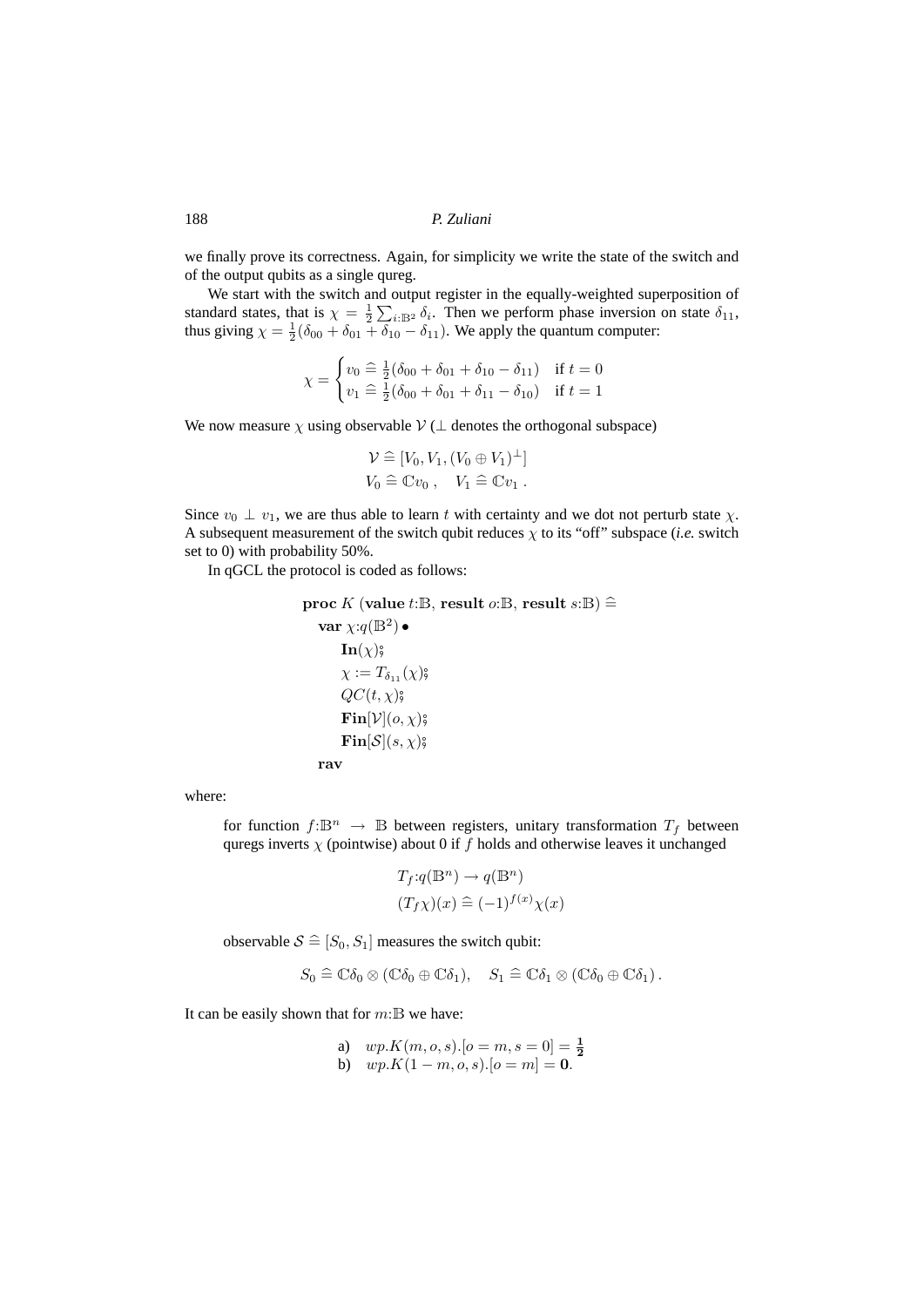We reason directly on procedure  $K$ 's body:

 $K's$  body  $=$  definition of In  $\chi := \frac{1}{2} (\delta_{00} + \delta_{01} + \delta_{10} + \delta_{11})$ ;  $\chi := T_{\delta_{11}}(\chi)$ ;  $QC(t, \chi)$ ;  $\mathbf{Fin}[\mathcal{V}](o, \chi)$  $\mathbf{Fin}[\mathcal{S}](s,\chi)$  $=$  definition of  $T_f$  and law A-2  $\chi := \frac{1}{2} (\delta_{00} + \delta_{01} + \delta_{10} - \delta_{11})$ ;  $QC(t, \chi)$  $\mathbf{Fin}[\mathcal{V}](o,\chi)$ ;  $\mathbf{Fin}[\mathcal{S}](s,\chi)$  $=$  definition of  $QC$  and law A-1  $\begin{cases} \chi := \frac{1}{2} (\delta_{00} + \delta_{01} + \delta_{10} - \delta_{11})\frac{2}{3} \\ \chi := CNOT(\chi) \end{cases}$  $\left( \begin{matrix} \chi := \frac{1}{2}(\delta_{00} + \delta_{01} + \delta_{10} - \delta_{11})\frac{\alpha}{2} \ \mathbf{skip} \end{matrix} \right) ,$  $\mathbf{Fin}[\mathcal{V}](o,\chi)$ ;  $\mathbf{Fin}[\mathcal{S}](s,\chi)$ = law A-2, definition of CNOT and **skip** identity  $(\chi := \frac{1}{2}(\delta_{00} + \delta_{01} - \delta_{10} + \delta_{11})) \triangleleft t \triangleright (\chi := \frac{1}{2}(\delta_{00} + \delta_{01} + \delta_{10} - \delta_{11}))\n$  $\mathbf{Fin}[\mathcal{V}](o,\chi)$ ;  $\mathbf{Fin}[\mathcal{S}](s,\chi)$  $=$  law S-2  $\begin{cases} \chi := \frac{1}{2} (\delta_{00} + \delta_{01} - \delta_{10} + \delta_{11})\frac{2}{7} \\ \mathbf{Fin}[\mathcal{V}](o, \chi) \end{cases}$  $\bigg\{\bigg\} \lhd t \rhd \left( \frac{\chi := \frac{1}{2}(\delta_{00} + \delta_{01} + \delta_{10} - \delta_{11})\mathfrak{g}}{\mathbf{Fin}[\mathcal{V}](o, \chi)} \right)$  $\setminus$ #  $\text{Fin}[\mathcal{S}](s,\chi)$ introduce  $v_0, v_1$  and definition of **Fin** ⊕  $\lceil$  $\overline{\phantom{a}}$  $\sqrt{ }$  $\mathcal{L}$  $\chi := v_1$ ;  $o, \chi := j, \frac{P_{\mathcal{V}_j}(\chi)}{\|P_{\mathcal{V}_j}(\chi)\|}$  $\|P_{\mathcal{V}_j}(\chi)\|$  $\setminus$  $\big| \mathbb{Q}\langle \chi, P_{\mathcal{V}_j}(\chi) \rangle | j:\{0,1,2\}$ 1  $\vert \triangleleft t \triangleright$  $\bigoplus \left[ \left( \begin{array}{c} \chi := v_0 \r{0} \end{array} \right)$  $o, \chi := k, \frac{P_{\mathcal{V}_k}(\chi)}{\|P_{\mathcal{V}_k}(\chi)\|}$  $\|Pv_k(\chi)\|$  $\setminus$  $\mathbb{Q}\langle \chi, P_{\mathcal{V}_k}(\chi) \rangle \mid k:\{0,1,2\}$ 1 #  $\mathbf{Fin}[\mathcal{S}](s,\chi)$  $=$  law A-2 and linear algebra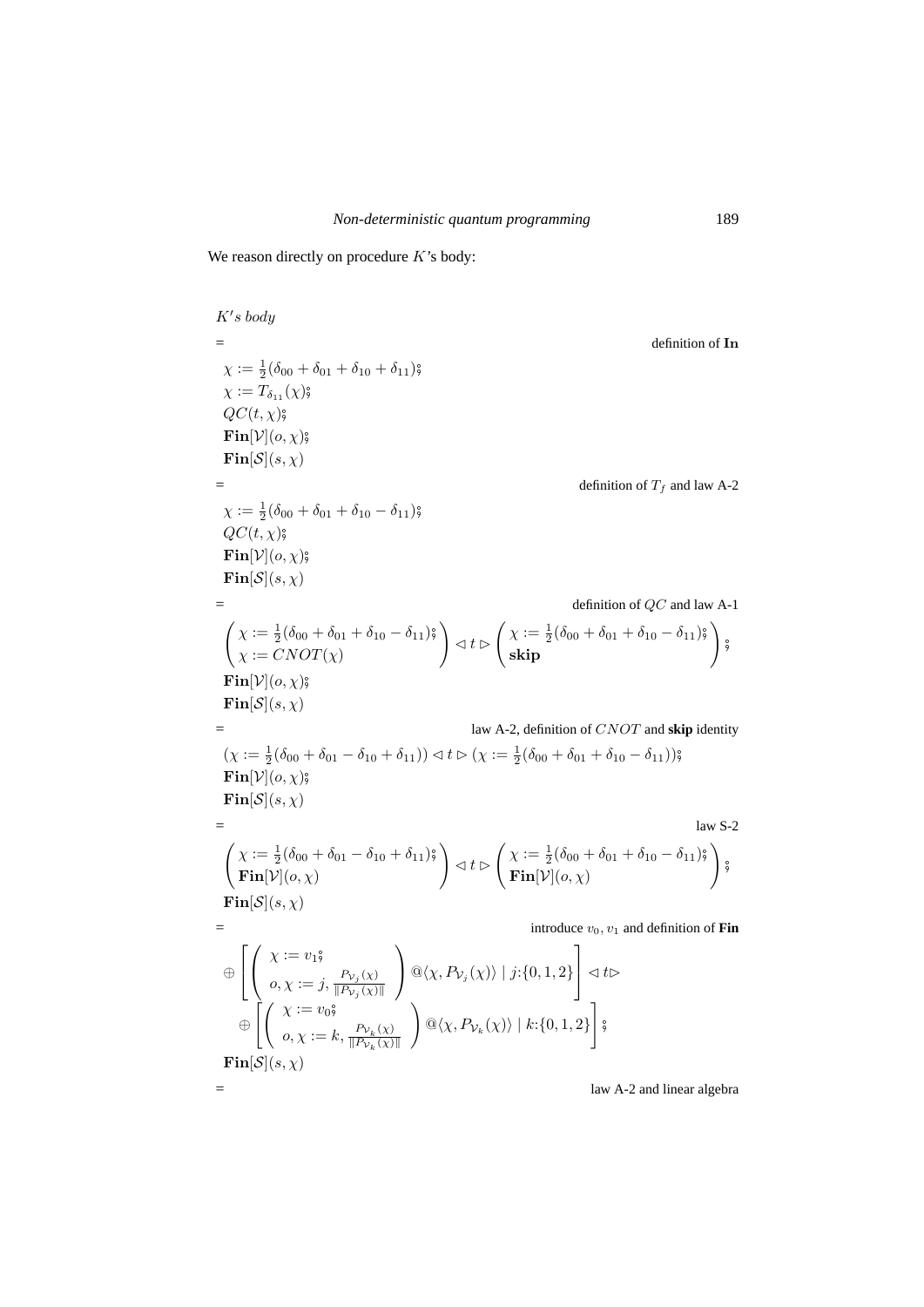$(o, \chi := 1, v_1) \triangleleft t \triangleright (o, \chi := 0, v_0)$  $\mathbf{Fin}[\mathcal{S}](s,\chi)$ law S-2 and definition of Fin ⊕  $\lceil$  $\overline{\phantom{a}}$  $\sqrt{ }$  $\mathcal{L}$  $o, \chi := 1, v_1,$  $s, \chi := j, \frac{P_{\mathcal{S}_j}(\chi)}{\|P_{\mathcal{S}_j}(\chi)\|}$  $||P_{\mathcal{S}_j}(\chi)||$  $\setminus$  $\big| \mathcal{Q} \langle \chi, P_{\mathcal{S}_j}(\chi) \rangle | j:\mathbb{B}$ 1  $\vert \triangleleft t \triangleright$  $\bigoplus \left[ \left( \begin{array}{c} o, \chi := 0, v_0 \r{3} \ 0, \chi := 0 \ 0, v_0 \r{6} \end{array} \right) \right]$  $s, \chi := k, \frac{P_{\mathcal{S}_k}(\chi)}{\|P_{\mathcal{S}_k}(\chi)\|}$  $\|P_{\mathcal{S}_k}(\chi)\|$  $\setminus$  $\mathbb{Q}\langle \chi, P_{\mathcal{S}_k}(\chi) \rangle \mid k:\mathbb{B}$ 1 law A-2 and linear algebra  $[(o, s, \chi) := 1, 0, \frac{1}{\sqrt{2}}]$  $\frac{1}{2}(\delta_{00}+\delta_{01}))\,\frac{1}{2}\!\oplus\!(o,s,\chi:=1,1,\frac{1}{\sqrt{2}}$  $\frac{1}{2}(\delta_{11}-\delta_{10}))]$  $\lhd t$  $[(o, s, \chi) = 0, 0, \frac{1}{\sqrt{2}}]$  $\frac{1}{2}(\delta_{00}+\delta_{01}))\,\frac{1}{2}\!\oplus\!(o,s,\chi:=0,1,\frac{1}{\sqrt{2}}$  $\frac{1}{2}(\delta_{10}-\delta_{11})$ 

By inspection we can easily see that conditions a) and b) are fully satisfied. Therefore, outcome  $m:$  B is an approximate counterfactual outcome of type m for protocol K, which thus exhibits two counterfactual outcomes (*i.e.* 0 and 1). We also note that via condition b)  $K$  enjoys a stronger property than condition  $2'$  of definition 4.3: that reflects the fact that  $K$  can establish the correct answer of the problem with certainty. In some sense, our protocol lies between standard counterfactual protocols, defined by 4.2, and approximate counterfactual protocols.

Mitchison and Jozsa [6] also exhibited a protocol with two counterfactual outcomes which fully satisfies condition 1 and 2 of definition 4.2. However, their protocol is somehow less efficient than ours, as for that  $p_0 = p_1 = 0.172$ , thereby giving  $p_0 + p_1 = 0.344$ . Our protocol K clearly gives  $p_0 + p_1 = 1$ .

### **5 Mixed States and Density Matrices**

The notion of mixed state arises from the observation that in fact we might not know the exact state of a quantum system. Because of imperfections in our apparatuses or unavoidable interactions with the environment, the best we can do is to express the state of the system as a probability distribution over quantum states. The *mixed state*  $\rho \triangleq \{(\psi_i, w_i) | 0 \leq i \leq n\}$ <br>represents the state of a quantum system where the probability of the system to be in quanrepresents the state of a quantum system where the probability of the system to be in quantum state  $\psi_i$  is  $w_i$  (of course we must have  $\sum_{0 \leq i < n} w_i = 1$ ).

In vector-space Quantum Mechanics, states are represented by normalised vectors in some Hilbert space. In the same approach, mixed states are instead represented by a particular class of operators over Hilbert spaces, called *density matrices*. The density matrix corresponding to mixed state  $\rho$  is the operator  $\hat{\rho}$  defined:

$$
\hat{\rho} \,\widehat{=}\, \sum_{0\leqslant i < n} w_i P_{\psi_i}.
$$

Another approach is to specify no state at all and just saying that the system is in "some" state. In computing that equals to declare a variable: we define the state of an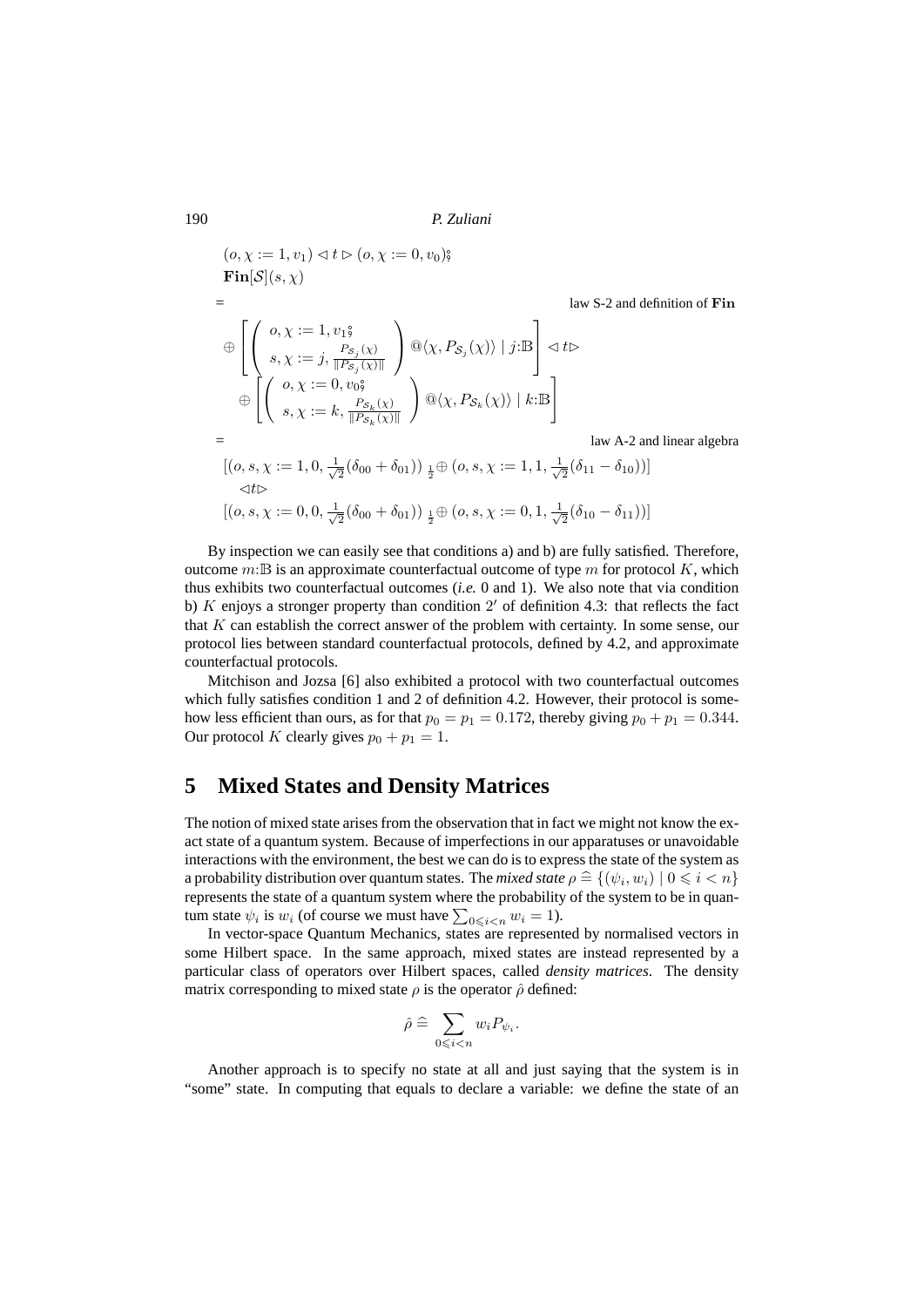object to be of some type (*i.e.* the range of possible values), though we do not know the actual state (*i.e.* the actual content of the variable) and an assignment is needed before using that variable. In qGCL we would write  $var\chi:q(B) \bullet \text{ rav}$ , which can be proved to be equal to the non-deterministic choice over all possible qubits. Again, we model our ignorance using non-determinism.

By laws D-2 and D-3 it is possible to prove that:

$$
(\mathbf{var}\ \chi:q(\mathbb{B})\bullet\ \mathbf{rav})\sqsubseteq\left(\begin{array}{c}\mathbf{var}\ \chi:q(\mathbb{B})\bullet\\ \oplus[\ \chi:=\psi_i\ \text{@}\ w_i\mid 0\leqslant i
$$

Therefore, the mixed state  $\rho$  above is simply represented by:

$$
\oplus [ \chi := \psi_i \otimes w_i \mid 0 \leq i < n ].
$$

This is consistent with the density matrix formalism, as we show in the next sections. We observe that the state after finalisation of a qureg is indeed a mixed state.

#### **5.1 Observation of mixed states**

In this section we show that qGCL fully satisfies Quantum Mechanics' axioms for the observation of a mixed state.

We now consider the state reduction (observation) of a density matrix caused by an observable  $\mathcal O$  with spectrum  $\{0, \ldots, m-1\}$ . We first recall that quantum state  $\psi$  is reduced to state  $\psi_{red}^j$  defined as:

$$
\psi \to \psi_{red}^j \; \widehat{=} \; \frac{P_j \psi}{\|P_j \psi\|} \qquad \qquad 0 \leqslant j < m.
$$

The action of  $O$  on the density matrix  $\hat{\rho} \triangleq (\sum_{0 \leq i < n} w_i P_{\psi_i})$  reduces it to  $\hat{\rho}_{red}$ :

$$
\hat{\rho} \to \hat{\rho}_{red} \stackrel{\triangle}{=} \sum_{0 \leqslant j < m} P^j \hat{\rho} P^j.
$$

It is a matter of simple linear algebra to show that:

$$
\hat{\rho}_{red} = \sum_{0 \leqslant i < n, 0 \leqslant j < m} w_i \langle \psi_i, P_j \psi_i \rangle P_{\psi_i^j_{red}} \tag{1}
$$

that is,  $\hat{\rho}$  is the mixed state composed by states  $\psi_{i, red}^{j}$  with probabilities  $w_i \langle \psi_i, P_j \psi_i \rangle$ , where  $\psi_{i_{red}}^{j}$  is the projection of  $\psi_{i}$  by means of projector  $P_{j}$ .

We now compute the observation of a mixed state in qGCL:

$$
\bigoplus \{ \chi := \psi_i \otimes \alpha_i \mid 0 \leq i < n \} \S \operatorname{Fin}[\mathcal{O}](r, \chi)
$$
\n
$$
= \bigoplus \{ (\chi := \psi_i \S \operatorname{Fin}[\mathcal{O}](r, \chi)) \otimes \alpha_i \mid 0 \leq i < n \}
$$
\n
$$
= \operatorname{Definition of \operatorname{Fin}}
$$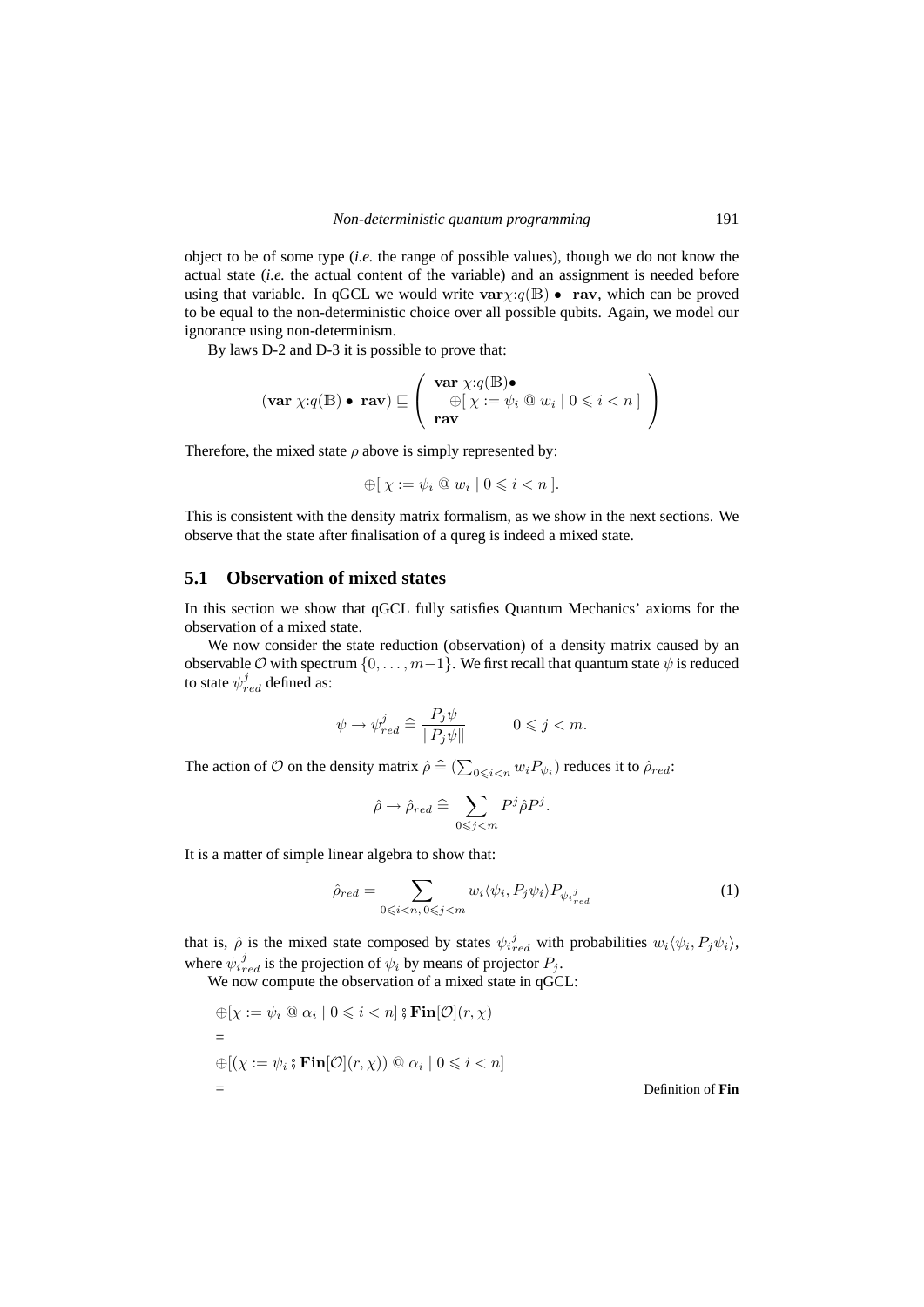⊕  $\left[\begin{array}{c} \left(\chi:=\psi_i\right)\oplus\left[\begin{array}{c} \left(r,\chi:=j,\frac{P_{S_j}(\chi)}{\|P_{S_j}(\chi)\right)}\end{array}\right]\right] \end{array}\right]$  $\left(\frac{P_{S_j}(\chi)}{\|P_{S_j}(\chi)\|}\right) \mathbb{Q}\langle \chi, P_{S_j}(\chi) \rangle \mid 0 \leqslant j < m \right]$ )  $\mathbb{Q}$  $=\psi_i$ ;  $\oplus \left[ \left( r, \chi := j, \frac{P_{S_j}(\chi)}{\| P_{S_j}(\chi) \|} \right) \mathbb{Q} \langle \chi, P_{S_j}(\chi) \rangle \mid 0 \leqslant j < m \right] \right) \mathbb{Q}$ <br>  $\alpha_i | 0 \leqslant i < n$ programming law ⊕ " ⊕  $\frac{1}{2}$  :=  $\frac{1}{2}$  :=  $\frac{1}{2}$  :=  $\frac{1}{2}$  :=  $\frac{1}{2}$  :=  $\frac{1}{2}$  :=  $\frac{1}{2}$  :=  $\frac{1}{2}$  :=  $\frac{1}{2}$  :=  $\frac{1}{2}$  :=  $\frac{1}{2}$  :=  $\frac{1}{2}$  :=  $\frac{1}{2}$  :=  $\frac{1}{2}$  :=  $\frac{1}{2}$  :=  $\frac{1}{2}$  :=  $\frac{1}{2}$  :=  $\frac{P_{S_j}(\chi)}{P_{S_j}(\chi)\parallel}$   $\odot$   $\langle \psi_i \rangle$  $\|P_{S_j}$  $(\chi)$  $, P_{S_j}(\psi_i) \rangle \mid 0 \leqslant j < m$  $l \approx 1$ 

$$
\bigoplus \left[ \begin{array}{c} \bigoplus \left[ \left( \chi := \psi_i \, \mathfrak{z} \, r, \chi := j, \frac{P_{S_j}(\chi)}{\| P_{S_j}(\chi) \|} \right) \, \mathbb{Q} \, \langle \psi_i, P_{S_j}(\psi_i) \rangle \, \mid 0 \leqslant j < m \right] \mathbb{Q} \\ \alpha_i \mid 0 \leqslant i < n \end{array} \right]
$$
\n
$$
= \text{programming law}
$$

 $\left[\begin{array}{c} \oplus \end{array}\right] (r, \chi := j, \frac{P_{S_j}(\psi_i)}{\Vert P_{S_j}(\psi_i) \Vert}$  $\frac{P_{S_j}(\psi_i)}{\|P_{S_j}(\psi_i)\|}\bigg) \ @\ \langle\psi_i, P_{S_j}(\psi_i)\rangle \ | \ 0\leqslant j < m \ \bigg] \ @$  $\left(r, \chi := j, \frac{P_{S_j}(\psi_i)}{\|P_{S_j}(\psi_i)\|}\right) \text{ } @ \langle \psi_i, P_{S_j}(\psi_i) \rangle \mid 0 \leq j < m \text{ } \bigg] \text{ } @ \bigg\}$ = programming law  $\bigoplus \left[ \right. \big( r, \chi := j, \frac{P_{S_j}(\psi_i)}{\Vert P_{S_j}(\psi_i) \Vert} \big)$  $\frac{P_{S_j}(\psi_i)}{\|P_{S_j}(\psi_i)\|}\bigg) \ @ \ \alpha_i \langle \psi_i, P_{S_j}(\psi_i) \rangle \ \mid \ \begin{array}{c} 0 \leqslant j < m \\ 0 \leqslant i < n \end{array} \bigg]$ 

introduce  $A$ 

From program A we see that the final state after observation is the mixed state:

$$
\bigoplus \left[ \left( \chi := \frac{P_{S_j}(\psi_i)}{\| P_{S_j}(\psi_i) \|} \right) \, \textcircled{a} \, \alpha_i \langle \psi_i, P_{S_j}(\psi_i) \rangle \, \mid \, \begin{array}{c} 0 \leqslant j < m \\ 0 \leqslant i < n \end{array} \right]
$$

which is consistent with the density matrix formalism.

Quantum mechanics postulates that the probability of observing a particular outcome  $k: \{0, \ldots, m-1\}$  is:

$$
\operatorname{Prob}(\mathcal{O}=k;\rho)\,\widehat{=}\,\sum_{0\leqslant i
$$

with the assumption that the classical probabilities  $w_i$ 's and the quantum-mechanical probabilities are independent. We now calculate in qGCL the probability of observing a particular outcome  $k:\{0,\ldots,m-1\}$ . First we abstract program A by deleting the initialisation of  $\chi$ :

$$
A' \,\widehat{=}\, \oplus \left[ (r := j) \,\, @ \,\alpha_i \langle \psi_i, P_{S_j}(\psi_i) \rangle \, \mid \, \begin{array}{c} 0 \leqslant j < m \\ 0 \leqslant i < n \end{array} \right]
$$

then we calculate  $wp.A'.[r = k]$ , the probability that the observation of O returns k:

$$
wp.A'.[r = k]
$$
  
\n=   
\n
$$
\sum_{0 \le j < m, 0 \le i < n} \alpha_i \langle \psi_i, P_{S_j}(\psi_i) \rangle \cdot wp.(r := j).[r = k]
$$
  
\n=   
\n
$$
\sum_{0 \le j < m, 0 \le i < n} \alpha_i \langle \psi_i, P_{S_j}(\psi_i) \rangle \cdot [j = k]
$$
  
\n=   
\n
$$
logic
$$

192 *P. Zuliani*

⊕

A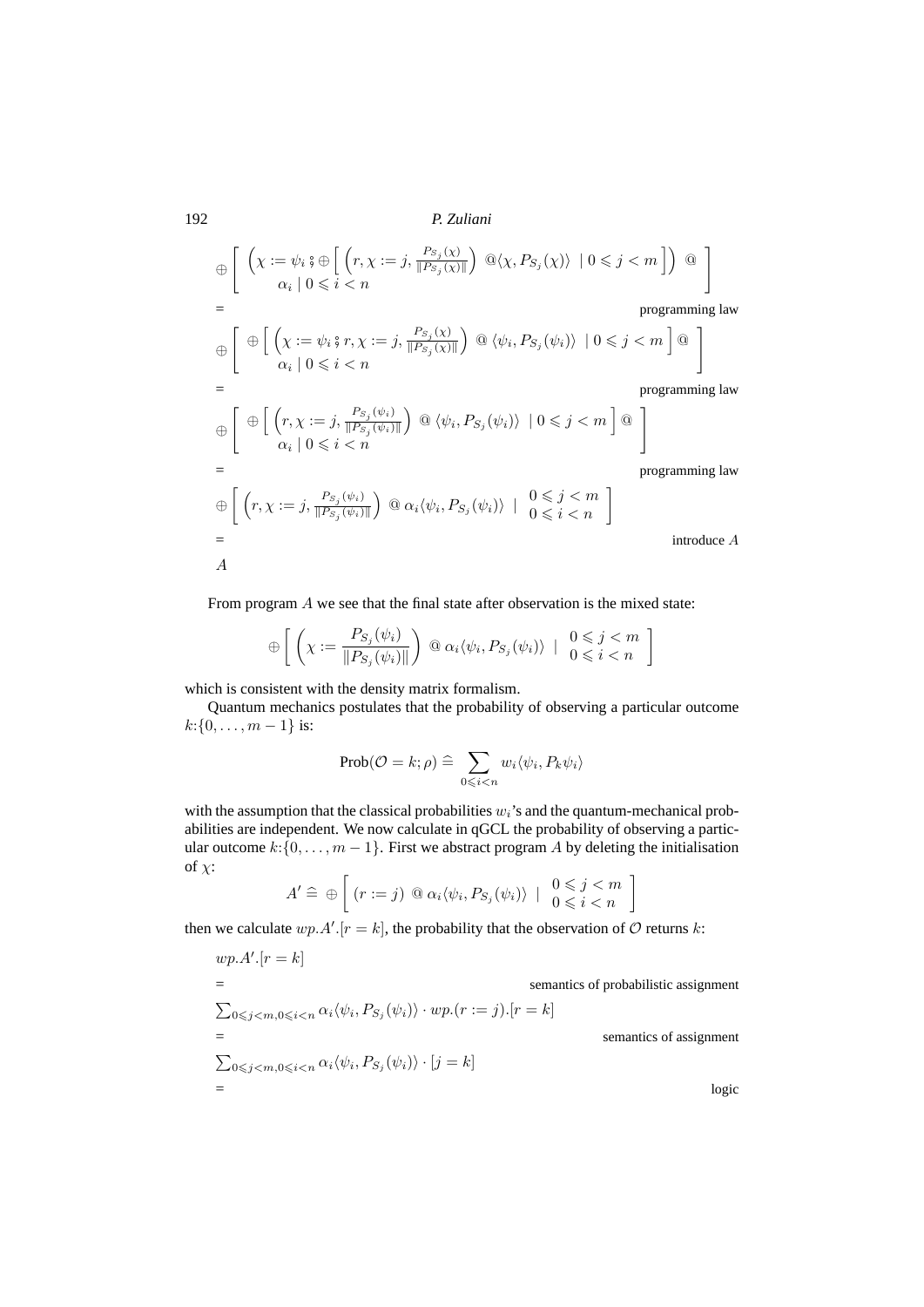$$
\sum_{0 \leq i < n} \alpha_i \langle \psi_i, P_{S_k}(\psi_i) \rangle = \text{Prob}(\mathcal{O} = k; \rho)
$$

### **5.2 Evolution of mixed states**

The evolution of a density matrix  $\hat{\rho} \triangleq (\sum_{0 \leq i < n} w_i P_{\psi_i})$  under unitary operator U is defined to be: fined to be:

$$
\hat{\rho} \to \hat{\rho}' \hat{=} U \hat{\rho} U^{\dagger}
$$

where  $U^{\dagger}$  is the conjugate transpose of U. It can be easily shown that  $\hat{\rho}'$  is the mixed state  $\{(U\psi_i, w_i) \mid 0 \leq i < n\}$ , that is:

$$
\hat{\rho}' = \sum_{0 \leqslant i < n} w_i P_{U\psi_i}.\tag{2}
$$

We now consider the unitary evolution of a mixed state using qGCL:

$$
\begin{aligned} \bigoplus \{ \chi &:= \psi_i \otimes \alpha_i \mid 0 \leq i < n \mid \mathfrak{z} \chi := U(\chi) \\ &= \\ \bigoplus \{ \left( \chi := \psi_i \mathfrak{z} \chi := U(\chi) \right) \otimes \alpha_i \mid 0 \leq i < n \right\} \\ &= \\ \bigoplus \{ \chi := U(\psi_i) \otimes \alpha_i \mid 0 \leq i < n \end{aligned}
$$

We have obtained the mixed state expressed by equation 2.

### **6 Conclusions**

We showed that a high-level, unfeasible construct, non-deterministic choice, may be used to formalise and reason about quantum computation, a theory which focuses only on implementable computing. In particular, we used a non-deterministic choice constructor coupled with the quantum programming language qGCL to formalise counterfactual computation and mixed-state quantum systems.

Counterfactual computation allows a seemingly paradoxical effect: to infer the result of a computation without running it. This remarkable fact can be achieved by means of peculiar properties of quantum mechanics. We used qGCL to formalise and reason about examples of counterfactual computation.

Mixed states and density matrices are a general formalism for dealing with probabilistic quantum systems, *i.e.* quantum systems for which a probabilistic distribution is the best description of the state of the system. We showed that qGCL can cope with mixed state systems by showing that density matrices and qGCL treat mixed states in an equivalent way. Moreover, no new construct is introduced into the language, thereby keeping it at the minimum.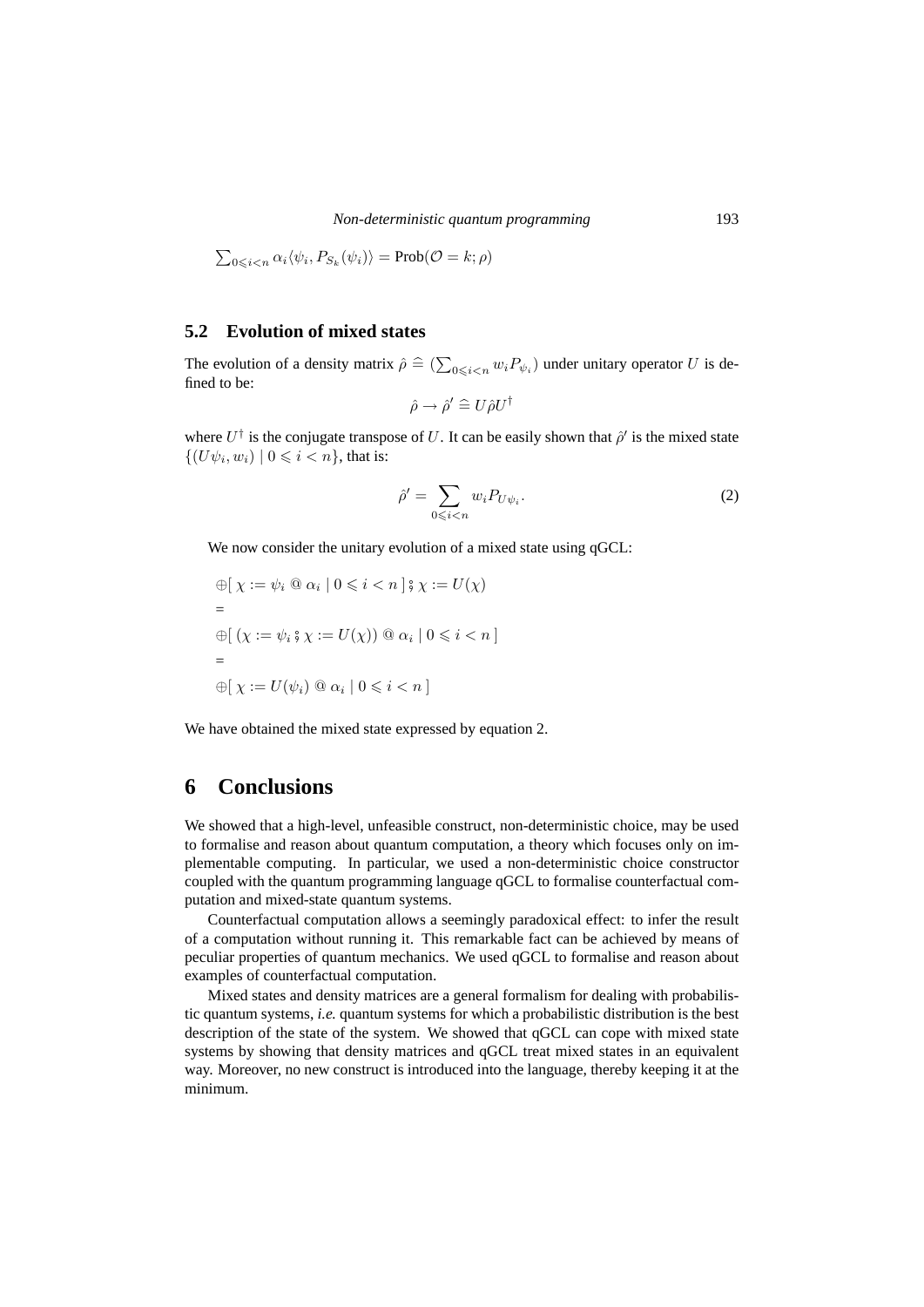## **7 Acknowledgements**

This work was done when visiting the Oxford University Computing Laboratory, with the support of *Consiglio Nazionale delle Ricerche* (Italy). The author would like to thank Jeff Sanders for his support.

# **A Programming laws**

We list a few algebraic laws which hold for pGCL programs; the semantic models adopted and proofs can be found in [4, 7].

**Law (P-1).**  $P_1 \oplus Q = P$ **Law (P-2).**  $P_r \oplus Q = Q_{1-r} \oplus P$ 

**Law (S-2).**  $(P_r \oplus Q)$   $R = (P R R)_{r} \oplus (Q R R)$ 

**Law (A-1).**  $(x := e)$   $\circ$   $(P \rightharpoondown Q) = (x := e \circ P) \rightharpoondown_{r[x \setminus e]} \oplus (x := e \circ Q)$ 

In law A-1  $r[x\backslash e]$  denotes the expression obtained replacing all free occurrences of x in r by e. Since standard conditional is a particular case of probabilistic choice, laws S-2 and A-1 hold for that, too.

In the next two laws  $D$  is any data type; in law D-2 variable  $x$  must not appear in expression p.

**Law (D-2).** var  $x:D \bullet (P \circledcirc_{p} \oplus Q) = (\text{var } x:D \bullet P) \circledcirc_{p} \oplus (\text{var } x:D \bullet Q)$ 

**Law (D-3).** var  $x:D \sqsubseteq (\text{var } x:D \bullet x := e)$ 

In law D-3  $e$  is any expression of type D, meaning that initialising a variable will make a program more deterministic.

### **References**

- [1] E. W. Dijkstra. Guarded commands, nondeterminacy and the formal derivation of programs. *CACM*, 18:453–457, 1975.
- [2] Avshalom C. Elitzur and Lev Vaidman. Quantum mechanical interaction-free measurements. *Foundations of Physics*, 32(7):987–997, 1993.
- [3] Chris J. Isham. *Lectures on quantum theory*. Imperial College Press, 1997.
- [4] H. Jifeng, A. McIver, and K. Seidel. Probabilistic models for the guarded command language. *Science of Computer Programming*, 28:171–192, 1997.
- [5] Richard Jozsa. Quantum effects in algorithms. *QCQC '98 Springer-Verlag LNCS*, 1509:103–112, 1999.
- [6] Graeme Mitchison and Richard Jozsa. Counterfactual computation. *Proceedings of the Royal Society of London* A, 457:1175–1193, 2001.